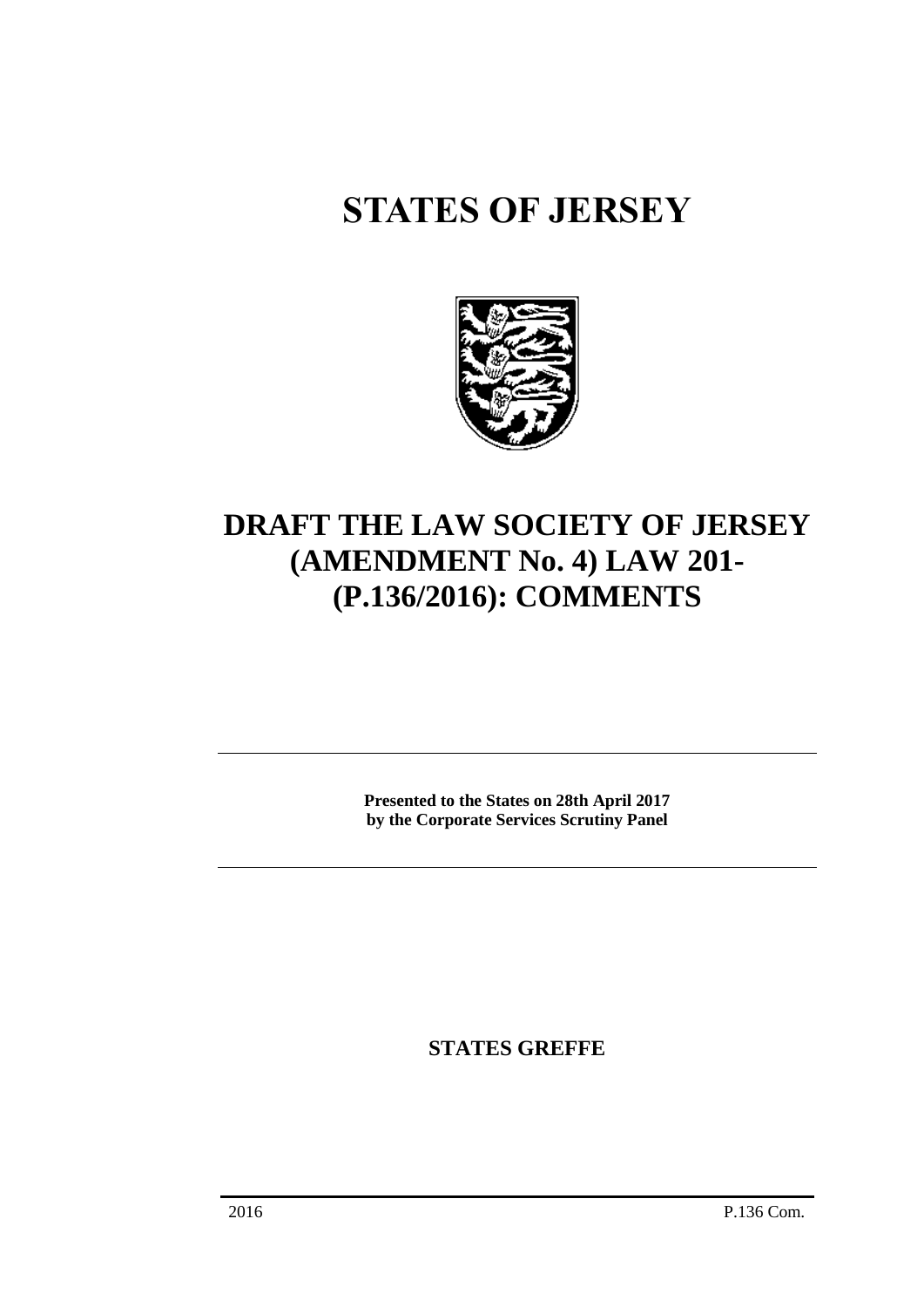## **COMMENTS**

#### **Introduction**

- 1. P.136/2016 (*[Draft The Law Society of Jersey \(Amendment No.](http://www.statesassembly.gov.je/AssemblyPropositions/2016/P.136-2016.pdf) 4) Law 201-)* was lodged by the Chief Minister on 20th of December 2016.
- 2. The Proposition was called in by the Corporate Services Scrutiny Panel during the sitting on 14th of February 2017, after the principles of the Proposition had been adopted. It was agreed that the Panel would report back by 2nd May 2017.
- 3. In reviewing the Proposition, the Panel received a briefing on 7th March 2017, from relevant stakeholders. These included the CEO of the *Law Society of Jersey*, the Executive Officer to the Legislation Advisory Panel and Officers from both the Law Officers' Department and the Financial Services Unit.
- 4. The Panel also contacted those States Members who had expressed concern with the Proposition, to identify any specific areas in which to focus the review.
- 5. As outlined in detail below, whilst the Panel did not find any specific cause for concern within the changes made to the Law by the Proposition, it did identify the need for a wider consideration regarding the system of self-regulation of the legal services industry in the Island.

#### **The Law Society of Jersey Law 2005**

- 6. The existing *[Law Society of Jersey Law 2005](https://www.jerseylaw.je/laws/revised/Pages/07.570.aspx)*, sets out the Law Society of Jersey's remit in the administration and disciplinary control of advocates and solicitors of the Royal Court.
- 7. The Report accompanying *P.136/2016* states that the amendments in the Proposition have 2 core purposes, these being –
	- *● "to make provision in the 2005 Law for the recognition and disciplinary control of legal service bodies; and*
	- *● to revise and improve the procedure in the 2005 Law for dealing with complaints of professional misconduct against advocates, solicitors and legal service bodies."*
- 8. The first point above makes allowances for the inclusion of Limited Liability Partnerships (LLPs) within the Law. There are specific nuances within the structure of these relatively new entities which meant the Law required updating through this draft amending Law.
- 9. The second area of focus is the refinement of the area of the 2005 Law which deals with the procedure for complaints of professional misconduct against Jersey advocates or solicitors. The amendments included in *P.136/2016* are based on the findings made by Advocate John Kelleher in a review commissioned by the Law Society in May 2011.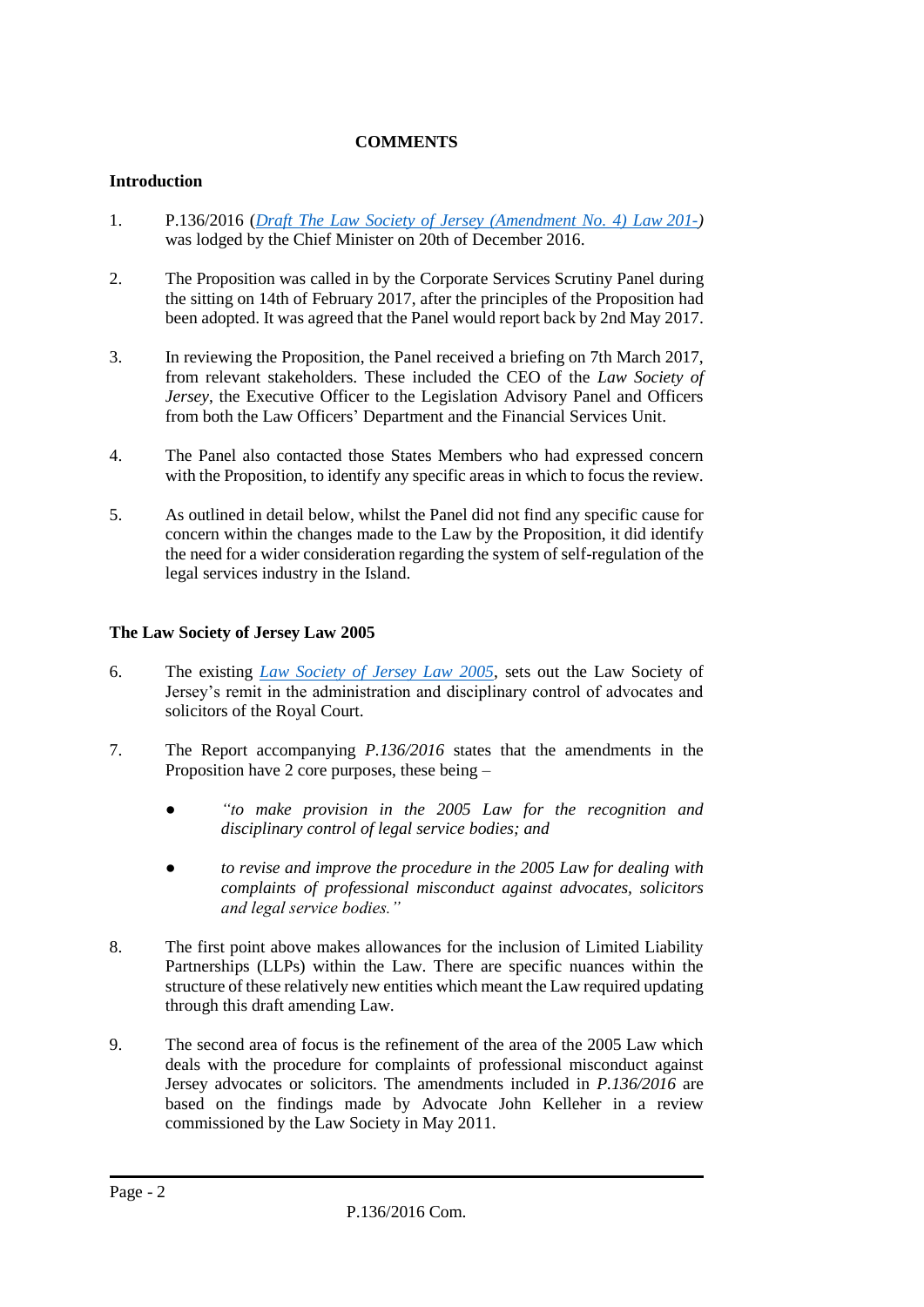10. Several of the recommendations made by Advocate Kelleher in his report of October 2012, as well as other revisions, are within this draft amending Law. The Proposition notes that the changes have been subject to consultation with members of the legal profession and have been provided to the Bailiff and Deputy Bailiff for comment.

### **Panel comments**

- 11. The first part of *P.136/2016* is a structural change to reflect the emergence of new working practices within the Legal Services industry*.* The Panel has no particular observations to make on this part.
- 12. In the briefing from Officers and the CEO of the Law Society, it was explained to the Panel that the changes to the disciplinary process surrounding professional misconduct are to refine and improve the existing system which was implemented around 10 years ago.
- 13. For example, the current system requires a *complainant* to present their case before a disciplinary committee established to hear a case of professional misconduct. However with complaints of this nature, it is more appropriate that the *Law Society* brings the professional misconduct case against the advocate or solicitor concerned. The complainant will still have a right to be present at the hearing. By consequence, the right of appeal of the complainant is also removed. There have, however, been no instances of a complainant using the right of appeal in the last 10 years.
- 14. Having considered the points raised in the briefing and having had the opportunity to question Officers, there is nothing in the detail of the changes included in the Proposition which the Panel considers requires further work or that it wishes to bring to the attention of States Members. However, there are some wider issues that the Panel wishes to comment on.

# **Wider issues**

- 15. The Panel raised a number of questions with Officers about the issue of selfregulation within the legal services industry. This reflects the concerns expressed by some States Members to the Panel.
- 16. The Panel understands that the disciplinary system in Jersey is similar to that of other small jurisdictions and that efforts are made to ensure impartiality in the system and to avoid conflicts of interest. However, the Panel considers that a wider review of the system of self-regulation is required at a subsequent date, this falling outside the scope of the review of the Proposition.
- 17. One specific example that the Panel has considered is the potential for establishing a Legal Ombudsman or similar body, which would stand separately and distinct from the *Law Society of Jersey* and the local legal profession. A precedent for this type of independent adjudicator has already been set with the establishment of the Channel Islands Financial Ombudsman. It might be possible that this structure could be replicated for the legal services industry